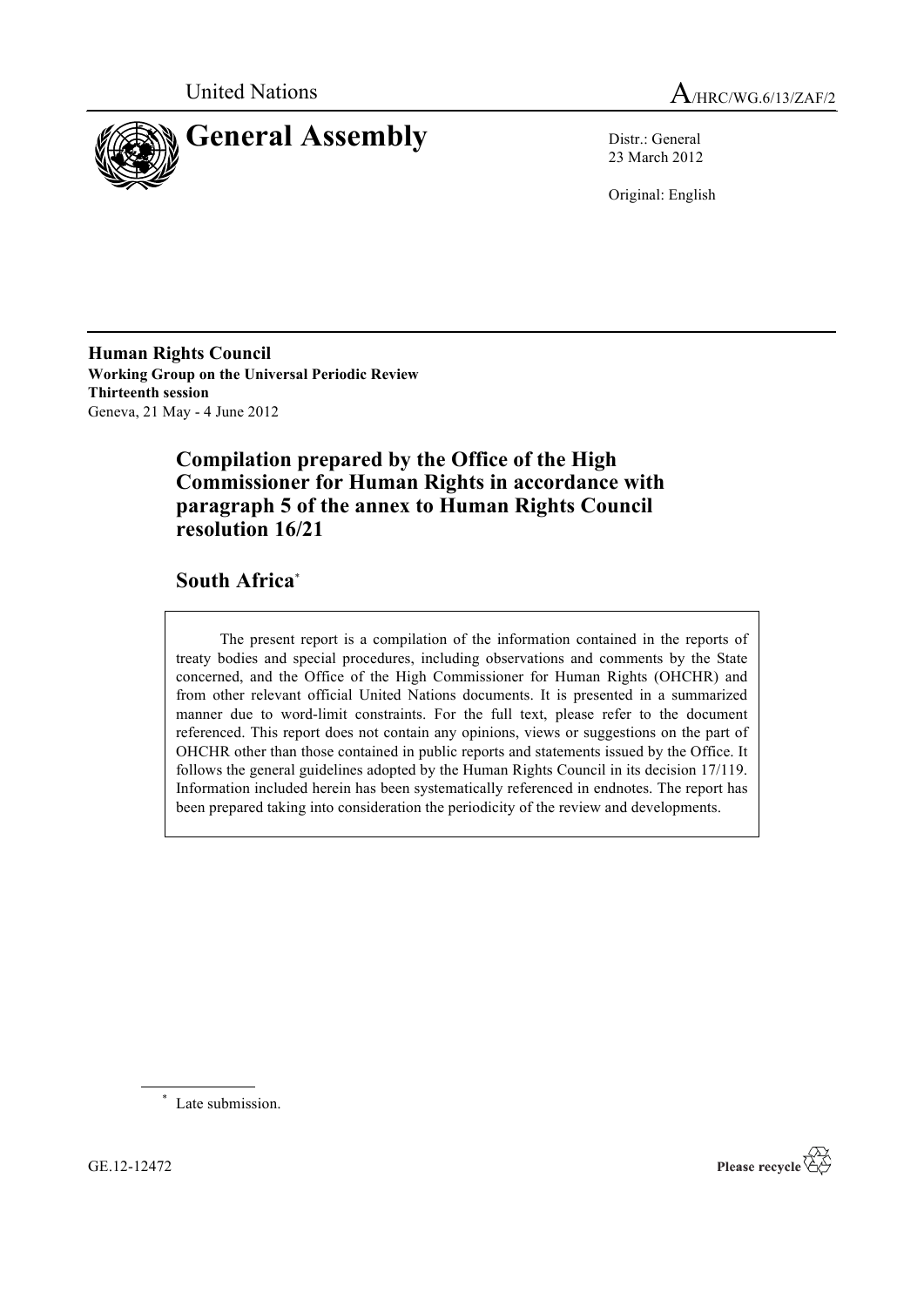# **I. Background and framework**

# **A. Scope of international obligations<sup>1</sup>**

# **Universal human rights treaties***<sup>2</sup>*

|                                                        | Status during previous cycle                                                                                                                                 | Action after review     | Not-ratified/not accepted                                                                          |
|--------------------------------------------------------|--------------------------------------------------------------------------------------------------------------------------------------------------------------|-------------------------|----------------------------------------------------------------------------------------------------|
| Ratification, accession<br>succession                  | <b>ICERD</b> (1998)<br><b>ICCPR (1998)</b><br><b>ICCPR-OP 2 (2002)</b><br>CEDAW (1995)<br>CAT (1998)<br>CRC (1995)<br><b>OP-CRC-SC</b> (2003)<br>CRPD (2007) | <b>OP-CRC-AC (2009)</b> | ICESCR (signature only,<br>1994)<br>OP-CAT (signature only,<br>2006)<br><b>ICRMW</b><br><b>CED</b> |
| Reservations.<br>declarations and/or<br>understandings | CAT (Declaration art. 30)                                                                                                                                    |                         |                                                                                                    |
| Complaint procedures <sup>3</sup>                      | ICERD, art. 14 (1998)<br>ICCPR-OP 1 (2002)<br>$OP$ -CEDAW (2005)<br>CAT, art. 22 (1998)<br><b>OP-CRPD</b> (2007)<br>ICCPR, art. 41 (1998)                    |                         | <b>OP-ICESCR</b><br>$\mathsf{CED}, \mathsf{art}.$ 31<br>ICRMW, art. 77<br>OPIC                     |

## **Other main relevant international instruments**

|                                          | Status during<br>previous cycle                                                                                                                                                                                                                                                                                                                                            | Action after review | Not ratified                                                                                                                                                                                                                                                                                                                   |
|------------------------------------------|----------------------------------------------------------------------------------------------------------------------------------------------------------------------------------------------------------------------------------------------------------------------------------------------------------------------------------------------------------------------------|---------------------|--------------------------------------------------------------------------------------------------------------------------------------------------------------------------------------------------------------------------------------------------------------------------------------------------------------------------------|
| Ratification, accession or<br>succession | Convention on the<br>Prevention and<br>Punishment of the<br>Crime of Genocide<br>Geneva Conventions<br>of 12 August 1949<br>and Additional<br>Protocols I and II<br>thereto <sup>4</sup><br>ILO fundamental<br>Conventions <sup>5</sup><br><b>UNESCO</b><br>Convention against<br>Discrimination in<br>Education<br>Rome Statute of the<br>International<br>Criminal Court |                     | 1954 Convention<br>relating to the Status<br>of Stateless Persons<br>1961 Convention on<br>the Reduction of<br>Statelessness<br>Additional Protocol<br>III to the 1949<br>Geneva<br>Conventions <sup>8</sup><br><b>ILO</b> Convention No.<br>169 concerning<br>Indigenous and<br>Tribal Peoples in<br>Independent<br>Countries |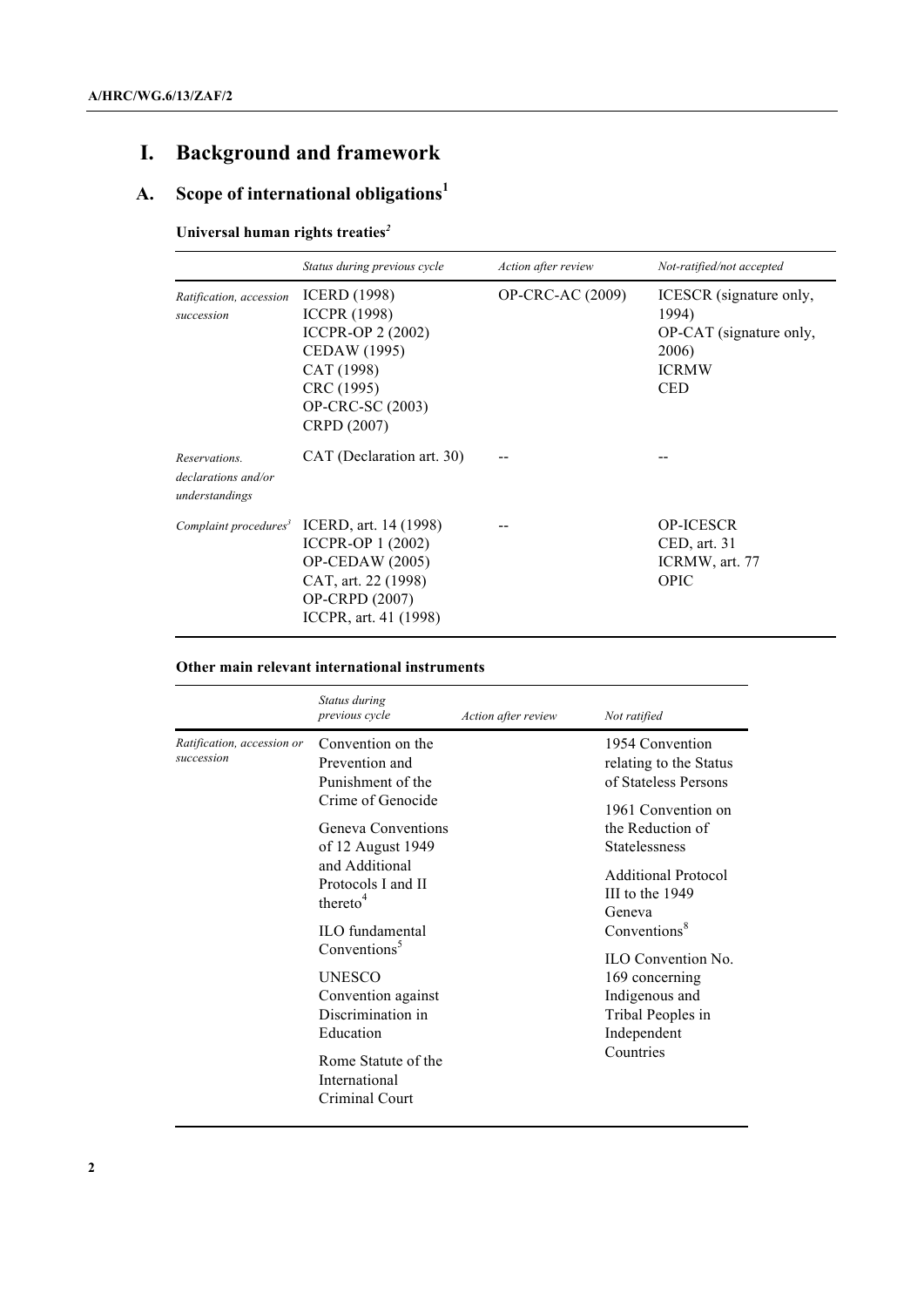| Status during<br>previous cycle | Action after review | Not ratified       |
|---------------------------------|---------------------|--------------------|
| Palermo Protocol <sup>6</sup>   |                     | ILO Convention No. |
|                                 |                     | 189 concerning     |
| Refuges'                        |                     | Decent Work for    |
|                                 |                     | Domestic Workers   |

1. The Committee on Elimination of Discrimination against Women (CEDAW) encouraged the Government of South Africa to consider ratifying ICRMW and CED.<sup>9</sup>

2. UNICEF noted that South Africa had not ratified ICESCR, although having signed it in 1994.<sup>10</sup> The Special Rapporteur on the right to food recommended that the Government ratify that Convention.<sup>11</sup>

3. UNESCO stated that accession to the Convention for the Safeguarding of the Intangible Cultural Heritage was essential and urgent. $12$ 

4. UNESCO encouraged South Africa to report within the framework of the eighth consultation of Member States on the measures taken for the implementation of the Convention against Discrimination in Education (covering the period  $2006-2011$ ).<sup>13</sup>

## **B. Constitutional and legislative framework**

5. UNICEF noted that the South African Constitution provides for the promotion, protection and fulfilment of human rights in South Africa through the Bill of Rights (Chapter two), which in section 28 focuses on children's particular vulnerabilities.<sup>14</sup>

6. CEDAW regretted that neither the Constitution nor other relevant legislation of South Africa embodies the principle of substantive equality between women and men, or prohibits discrimination against women. It called on South Africa to expedite the consultations on the Green Paper towards a Gender Equality Bill in order to submit it for adoption to the Parliament.<sup>15</sup>

#### **C. Institutional and human rights infrastructure and policy measures**

| National human rights institution <sup>16-17</sup> | Status during previous cycle | Status during present<br>cycle |
|----------------------------------------------------|------------------------------|--------------------------------|
| National Human Rights Institution                  | A(2000)                      | A(2007)                        |

7. UNICEF reported that the South African Human Rights Commission (SAHRC) had one commissioner dedicated to children's rights and a special advisory committee to advise the Commission on issues related to child rights and education.<sup>18</sup>

8. UNICEF noted that a Ministry and Department of Women, Children and People with Disabilities had been created in 2009 to ensure the mainstreaming of gender, children's rights and disability considerations into all government programmes.<sup>19</sup> CEDAW noted with satisfaction the establishment of the Women's Empowerment and Gender Equality branch within that Ministry,<sup>20</sup> but was concerned about the Ministry's weak institutional capacity.<sup>21</sup>

9. CEDAW welcomed the adoption of the 365-day National Plan of Action to end gender violence.<sup>22</sup>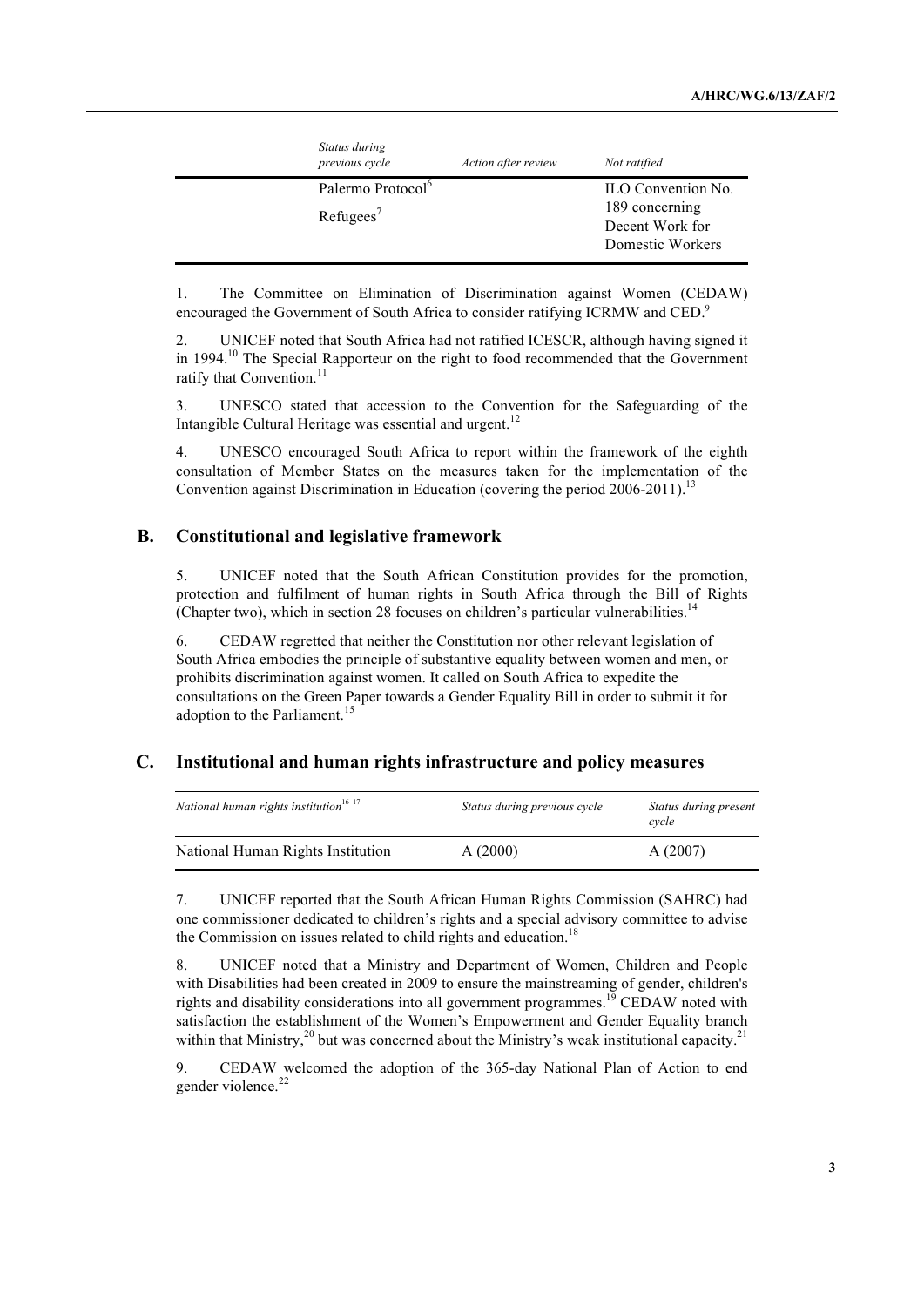10. UNICEF noted the current development of a National Plan of Action for Children as an overarching framework of the government's commitment towards the promotion and protection of children's rights. $23$  The Action Plan should focus on ensuring that marginalized and vulnerable children access their entitlements and realize their rights.<sup>24</sup> UNICEF also took note of the National Integrated Plan for Early Childhood Development, the National Action Plan for Orphans and Other Children made Vulnerable by HIV and AIDS, and the HIV & AIDS and STI National Strategic Plan.<sup>25</sup>

## **II. Cooperation with human rights mechanisms**

## **A. Cooperation with treaty bodies**<sup>26</sup>

#### **1. Status of reporting**

| Treaty body  | Concluding observations<br>included in previous<br>review | Latest report submitted<br>since previous review | Latest concluding<br>observations | Reporting status                                                                                                                               |
|--------------|-----------------------------------------------------------|--------------------------------------------------|-----------------------------------|------------------------------------------------------------------------------------------------------------------------------------------------|
| <b>CERD</b>  | Aug. 2006                                                 |                                                  |                                   | Fourth and sixth report<br>overdue since 2010.                                                                                                 |
| HR Committee |                                                           |                                                  |                                   | Initial report overdue<br>since $2000$ .                                                                                                       |
| <b>CEDAW</b> | June 1998                                                 | 2009                                             | Jan. 2011                         | Fifth report due in 2015                                                                                                                       |
| <b>CAT</b>   | Nov. 2006                                                 |                                                  |                                   | Second report overdue<br>since $2009$ .                                                                                                        |
| <b>CRC</b>   | Jan. 2000                                                 |                                                  |                                   | Second report overdue<br>since 2002. Initial CRC-<br>OP-SC report overdue<br>since 2005 and initial<br>CRC-OP-AC report<br>overdue since 2011. |
| <b>CRPD</b>  |                                                           |                                                  |                                   | Initial report overdue<br>since $2010$ .                                                                                                       |

#### **2. Responses to specific follow-up requests by treaty bodies**

*Concluding observations*

| Treaty body | Due in | Subject                                                           | Submitted in |
|-------------|--------|-------------------------------------------------------------------|--------------|
| CEDAW       | 2013   | Incorporation of the Convention,<br>marriage and family relations |              |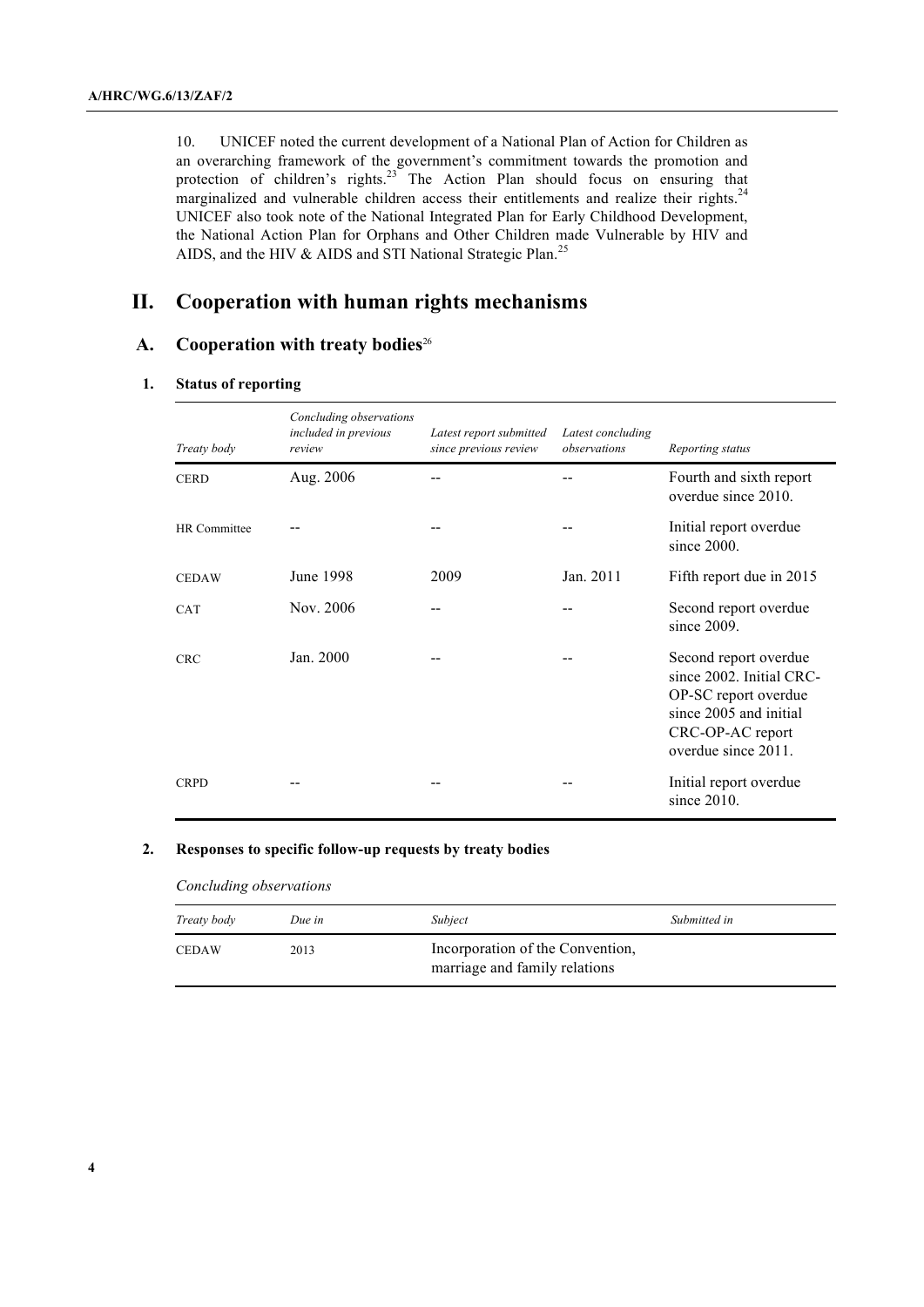| <i>Views</i> |                 |                                             |
|--------------|-----------------|---------------------------------------------|
| Treaty body  | Number of views | <b>Status</b>                               |
| HR Committee | 1 <sup>27</sup> | Follow-up dialogue is ongoing <sup>28</sup> |

11. UNICEF noted delays in reporting to various treaty bodies, including the Committee on the Rights of the Child, HR Committee, CAT and CRPD.<sup>29</sup>

12. The Committee on the Elimination of Racial Discrimination (CERD) is awaiting a response to a communication transmitted to South Africa under its Early Warning and Urgent Action Procedure in March 2011.<sup>30</sup>

## **B. Cooperation with special procedures**<sup>31</sup>

|                                                              | Status during previous cycle                                                                                                                            | Current status                                                 |
|--------------------------------------------------------------|---------------------------------------------------------------------------------------------------------------------------------------------------------|----------------------------------------------------------------|
| Standing invitation                                          | Yes                                                                                                                                                     | Yes                                                            |
| Visits undertaken                                            | Special Rapporteur on the situation of<br>human rights and fundamental<br>freedoms of indigenous people                                                 | Working Group on Mercenaries<br>$(10-19$ November 2010)        |
|                                                              | (28 July-8 August 2005)                                                                                                                                 | Special Rapporteur on the human rights<br>of migrants          |
|                                                              | Working Group on Arbitrary Detention<br>$(4-19$ September 2005)                                                                                         | (24 January - 1 February 2011)                                 |
|                                                              | Special Rapporteur on the promotion<br>and protection of human rights and<br>fundamental freedoms while<br>countering terrorism<br>$(16-27$ April 2007) | Special Rapporteur on the right to food<br>(7 to 15 July 2011) |
|                                                              | Special Rapporteur on adequate<br>housing<br>(12-24 April 2007)                                                                                         |                                                                |
| Responses to letters of<br>allegations and urgent<br>appeals | During the period under review, 9 communications were sent. The Government<br>replied to 2 of these communications.                                     |                                                                |

## **C. Cooperation with the Office of the High Commissioner for Human Rights**

13. The OHCHR Regional Office for Southern Africa (ROSA), established in 1998 and located in Pretoria, conducts activities to strengthen national and regional human rights protection systems.<sup>32</sup>

14. In 2011, the Office of the High Commissioner for Human Rights (OHCHR) partnered with the South African Human Rights Commission on a project to address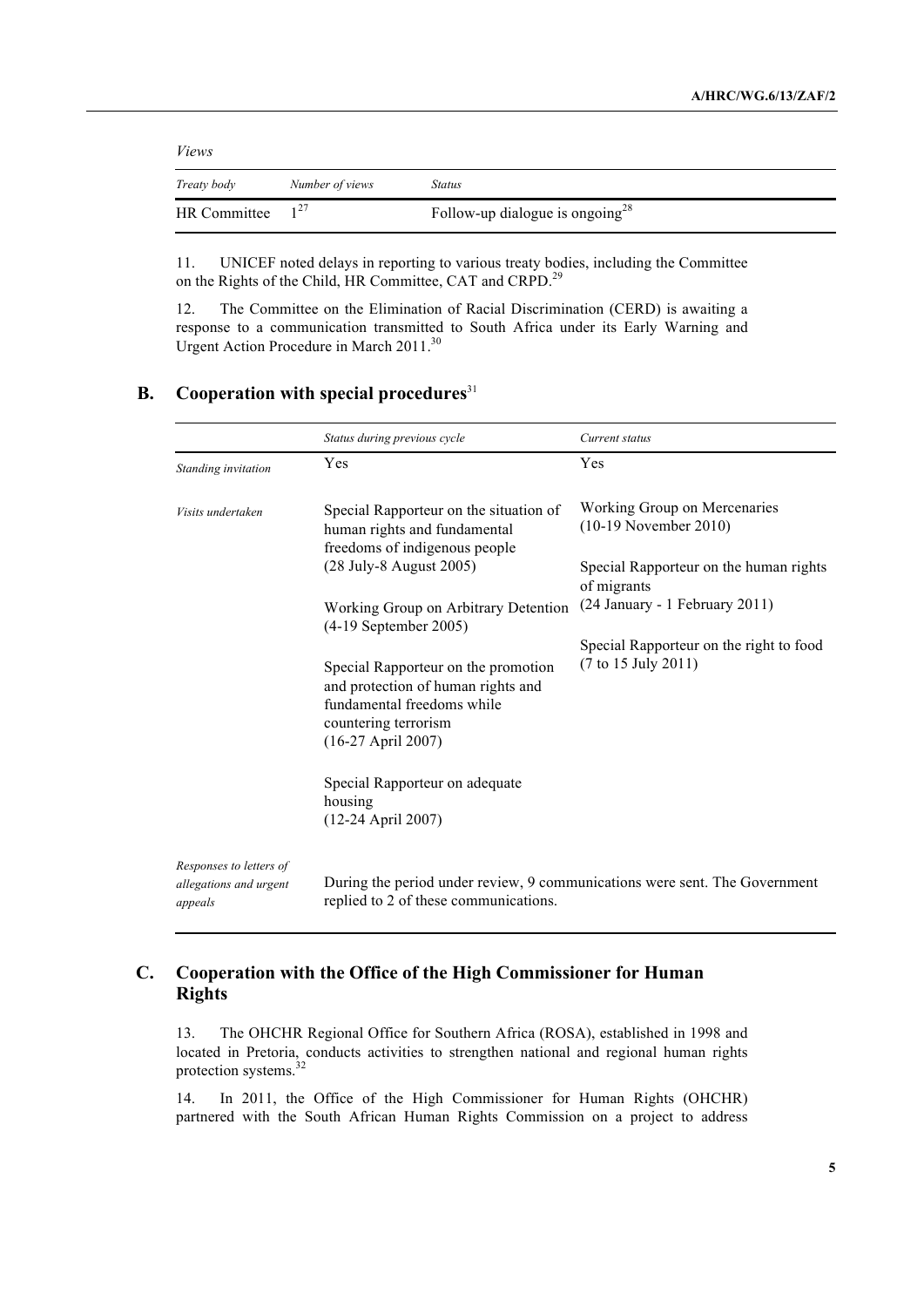discrimination, with a special focus on the protection of the rights of non-nationals.<sup>33</sup> At the request of the Government, OHCHR conducted training on treaty reporting in November 2011 for the Government and civil society of South Africa.<sup>34</sup>

15. South Africa contributed financially to OHCHR from 2008 to 2011.<sup>35</sup>

# **III. Implementation of international human rights obligations, taking into account applicable international humanitarian law**

#### **A. Equality and non-discrimination**

16. CEDAW commended South Africa for the results obtained in promoting equality for women and fighting discrimination. It welcomed the progressive legislative framework in this area.<sup>36</sup> It further welcomed the fact that women represent over 40 per cent of parliamentarians and members of the Cabinet, and over 50 per cent of senior management positions in the public service, $3^7$  but noted that such progress had not been achieved in other areas, including the judiciary, local government, trade unions and the private sector.<sup>38</sup>

17. CEDAW expressed concern about the persistence of harmful cultural norms and practices, including forced marriages of women and girls to older men through abduction, polygamy and the killing of "witches".<sup>39</sup> It urged South Africa to accelerate the implementation of a comprehensive strategy to modify or eliminate harmful practices and stereotypes that discriminate against women.<sup>40</sup>

18. CEDAW requested South Africa to ensure equal opportunities for women in the labour market, in accordance with article 11 of the Convention, and to review the Employment Equity Amendment Bill, and the Basic Conditions of Employment Amendment Bill, with a view to ensuring that all mothers receive leave with pay and providing effective sanctions and remedies for violation of laws on maternity leave.<sup>4</sup>

19. CEDAW expressed serious concern about a provision in the Children's Act of 2005, according to which virginity testing of girls above 16 years old is allowed if the girl has given her consent. It was further concerned that the practice of virginity testing of girls as young as 3 years old is increasing. It called upon South Africa to amend the Children's Act with the aim of prohibiting virginity tests for girl children, and to design and implement effective education campaigns to combat traditional and family pressures on girls and women in favour of this practice. $42$ 

20. CEDAW noted the prohibition, in the Constitution, of discrimination based on the sexual orientation of individuals. However, it expressed concern about reported murder and sexual offences committed against women on account of their sexual orientation. It urged effective protection from violence and discrimination against women based on their sexual orientation, continued sensitization campaign and training for law enforcement officials and other relevant actors.<sup>43</sup>

21. CEDAW noted that the Constitutional Court of South Africa has held as discriminatory, and therefore unconstitutional, rules of customary laws on marriage and succession. However, it was concerned that discriminatory laws and practices, such as polygamy, were being upheld by a combination of civil, customary and religious marital regimes, and by the adoption of legislation such as the Customary Marriages Act. CEDAW urged South Africa to expedite discussion of the Customary Law of Succession and Related Amendment Bill, with the aim of adopting it, and to prepare a unified family code in conformity with the Convention.<sup>44</sup>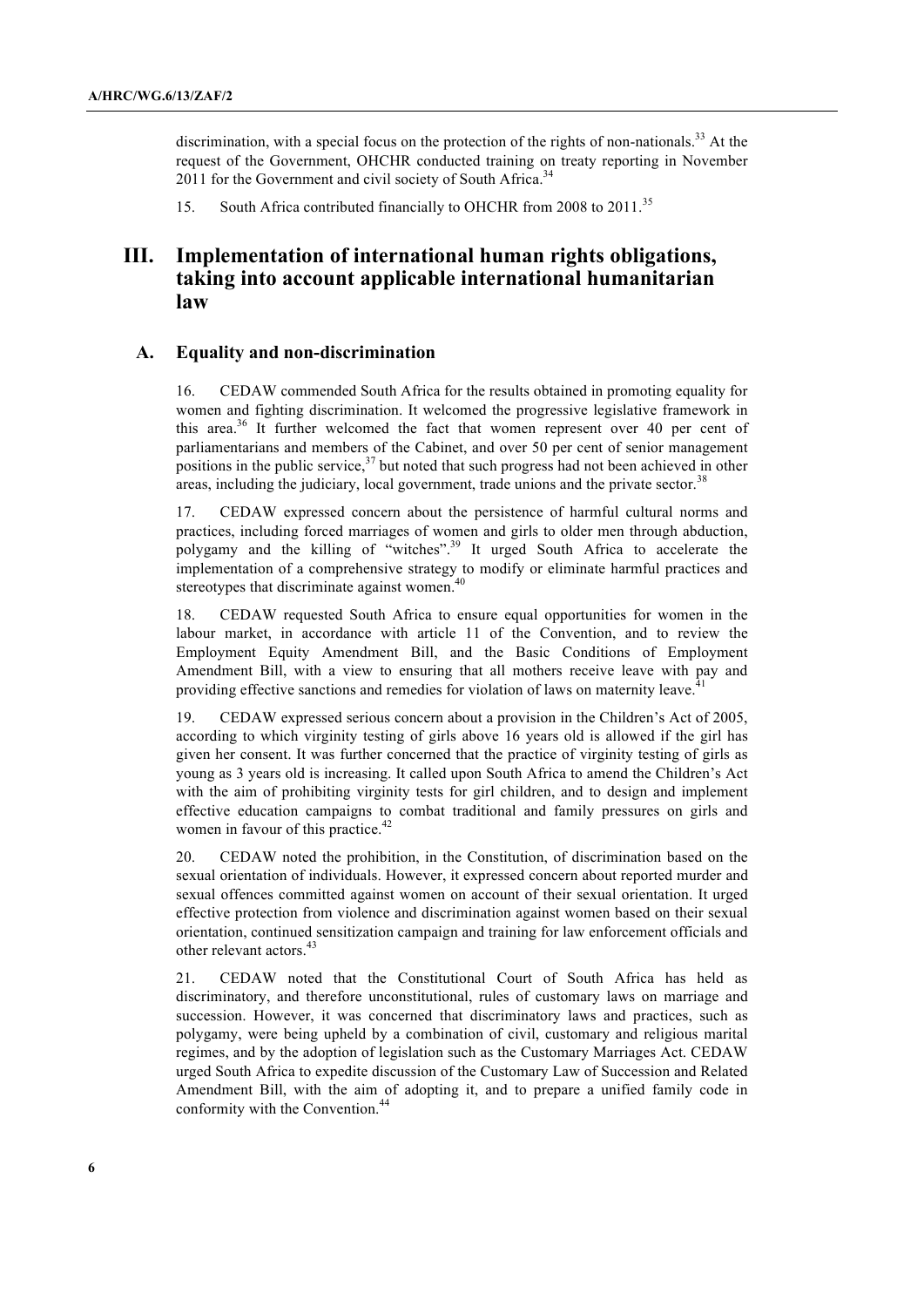22. The Office of the High Commissioner for Refugees (UNHCR) noted that more efforts needed to be undertaken to prevent and combat xenophobia, racial discrimination and other forms of related intolerance.<sup>45</sup> In March 2011, CERD sent a communication to South Africa under its Early Warning and Urgent Action Procedure regarding xenophobic acts and racist violence targeting refugees and asylum-seekers of predominantly African origin who reside in camps in South Africa.<sup>46</sup>

23. UNICEF stated that inequality in South Africa directly impacted on the well-being of children.47 It also drew attention to the negative impact of xenophobia on foreign children, in terms of access to some social services, stigma and discrimination.<sup>48</sup> The Special Rapporteur on the human rights of migrants was pleased to note that foreign children were protected under South African legislation, but regretted that this framework was yet to be fully implemented. <sup>49</sup> He found that one of the biggest challenges facing minors was the lack of education, noting that some children who migrate to South Africa had not attended school for a long time and therefore had great difficulty in adjusting and attending school. $50$ 

24. In 2011, the United Nations High Commissioner for Human Rights stated that South Africa's challenge was to be true to its ideals and to make real the promise of the postapartheid era: a rainbow nation where everyone is free and equal and can live comfortably with those who are different.<sup>51</sup>

#### **B. Right to life, liberty and security of the person**

25. In October 2008, the United Nations High Commissioner for Human Rights condemned the murders of a Somali mother and her three children in South Africa and urged the authorities to take quick and effective measures to protect foreign migrants and refugees from any further attacks. The High Commissioner noted a pattern of targeted attacks on foreigners, especially Somalis. A concerted and long-term effort by the authorities was necessary to deter others from resorting to xenophobic violence. The High Commissioner noted that in May 2008, tensions related to the large-scale influx of migrants and refugees had boiled over into several days of attacks on foreigners that had left over 60 people dead.<sup>52</sup>

26. In 2010, UNHCR noted that violence against foreigners was still a serious concern, despite efforts by the police to control xenophobia.<sup>53</sup> In 2011, CERD urged South Africa to provide information on measures to stop ongoing racist violence against non-citizens.<sup>54</sup>

27. In 2011, the United Nations High Commissioner for Human Rights stated that in the absence of a more systematic approach to monitoring, recording and investigating homophobic hate crimes such as 'corrective' or 'punitive' rape it would be impossible to know the true extent of the problem. She noted that the Government had recently acknowledged the seriousness of the situation. Following a recent attack, the Department of Justice and Constitutional Development had promised a thorough investigation and established a task team on hate crimes against LGBT persons.<sup>55</sup>

28. CEDAW expressed concern at the high prevalence of sexual violence against women and girls, which appeared to be socially normalized, legitimized and accompanied by a culture of silence and impunity. It was further concerned at the low levels of prosecution and conviction, and at reports indicating that some police officers fine rape perpetrators in lieu of reporting the cases, and that social support services, including shelters, are inadequate.<sup>56</sup>

29. CEDAW called upon South Africa to give priority attention to the results of the study conducted by the Centre for the Study of Violence and Reconciliation, review South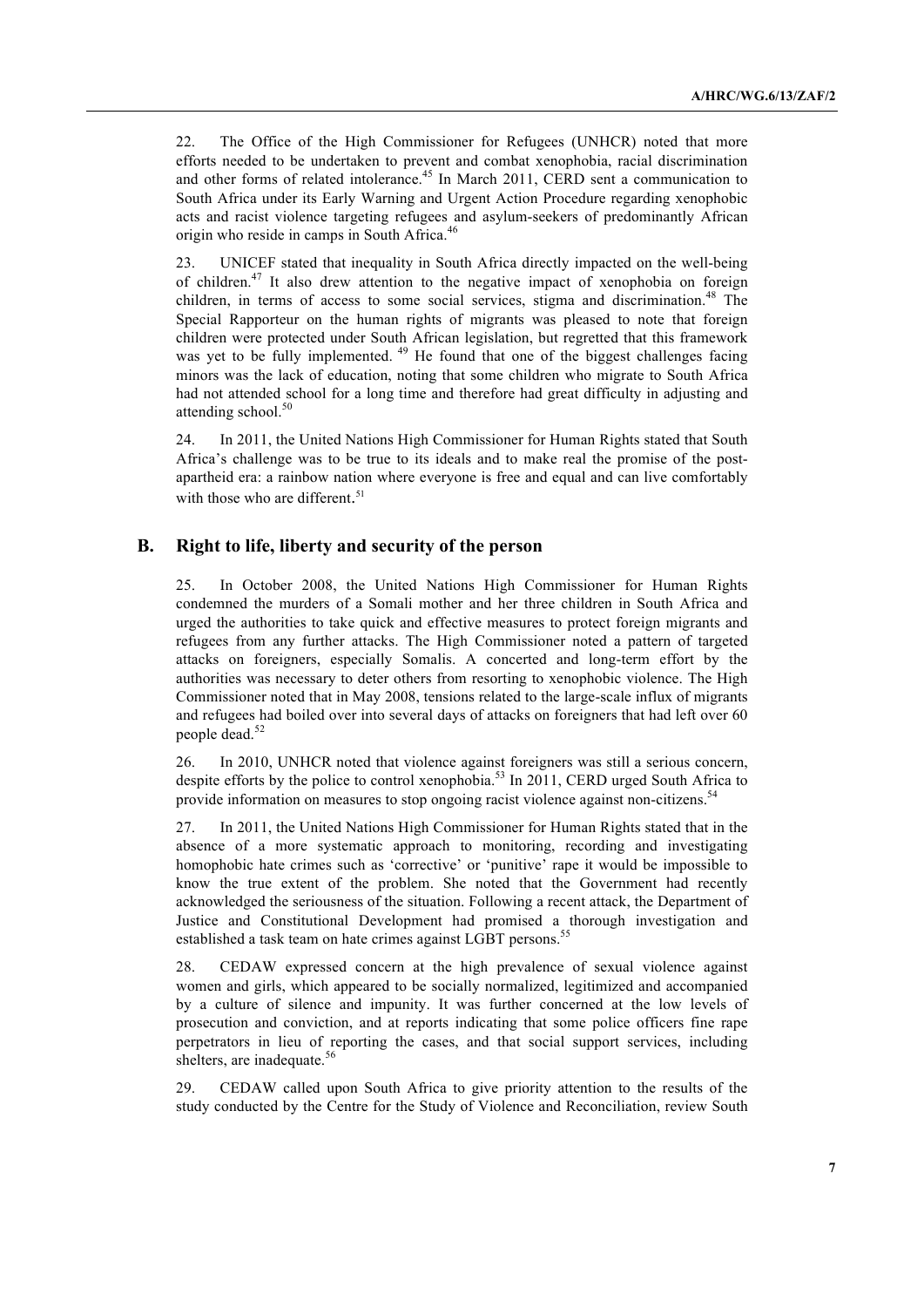Africa's multi-sectoral action plan to combat violence against women, and expeditiously adopt comprehensive measures to better address such violence.<sup>57</sup>

30. CEDAW urged South Africa to expedite the adoption of the Prevention and Combating of Trafficking in Persons Bill, and ensure that perpetrators are prosecuted and punished and victims adequately protected and assisted. It also urged that appropriate information and training be provided to the judiciary, law enforcement officials, border guards and social workers.<sup>58</sup>

31. UNICEF noted that violence against children is a major concern and that many children are exposed to violence, abuse and exploitation.<sup>59</sup> Concerning child labour, UNICEF indicated that of the children engaged in economic activities, over 40 per cent were exposed to at least one hazardous condition.<sup>60</sup>

32. UNICEF further noted that although corporal punishment has been outlawed in schools, nearly one in five children experience corporal punishment at school.<sup>6</sup>

### **C. Administration of justice, including impunity and the rule of law**

33. CEDAW urged South Africa to strengthen its judicial system to ensure that women have effective access to justice; and to discuss with the legislators reviewing the Traditional Courts Bill its harmonization with constitutional principles relating to non-discrimination and equality between women and men.<sup>62</sup>

34. The Special Rapporteur on the human rights of migrants expressed concern at certain practices in the enforcement of the Immigration Act, noting cases where police officers and even members of the military assist with immigration enforcement.<sup>63</sup> With regard to the arrest and detention of foreign nationals, He recommended that the Government revise the Immigration Act in order to provide clearer standards and policies with regard to the qualification of persons as "illegal foreigners" and the grounds on which they can be detained.<sup>64</sup> He also urged the Government to take measures to allow detained foreigners to challenge their detention.<sup>65</sup>

35. The Working Group on Mercenaries found that the regulatory regime established for private military and security companies operating abroad has faced serious challenges in terms of implementation.<sup>66</sup> The Working Group recommended that the Government adopt the required regulations necessary for the implementation of the Prohibition of Mercenary Activities and Regulation of Certain Activities in Country of Armed Conflict Act of 2006.<sup>67</sup> The Working Group further recommended that it consider the establishment of accountability mechanisms for private military and security companies at the domestic level and ensure that potential victims of human rights violations involving such companies are given access to effective remedies.<sup>68</sup>

36. UNICEF noted that the Child Justice Act 75 of 2008 had created a criminal justice system for children in conflict with the law, which came into force on 1 April 2010 and set the age for criminal capacity at  $14$  years.<sup>69</sup>

37. UNICEF highlighted recent developments indicating that certain provisions in the Criminal Law (Sexual Offences and Related Matters) Amendment Act 32 of 2007 are not harmonized with the provisions of the Children's Act 38 of 2005. While both pieces of legislation were drafted with the protection of children in mind, there had been incidents where children have been charged under the former Act.<sup>70</sup>

38. In July 2010, the United Nations High Commissioner for Human Rights noted that perpetrators of attacks against non-nationals had largely been able to rely on impunity, and that victims were granted no redress for the loss of their property and for their suffering.<sup>71</sup>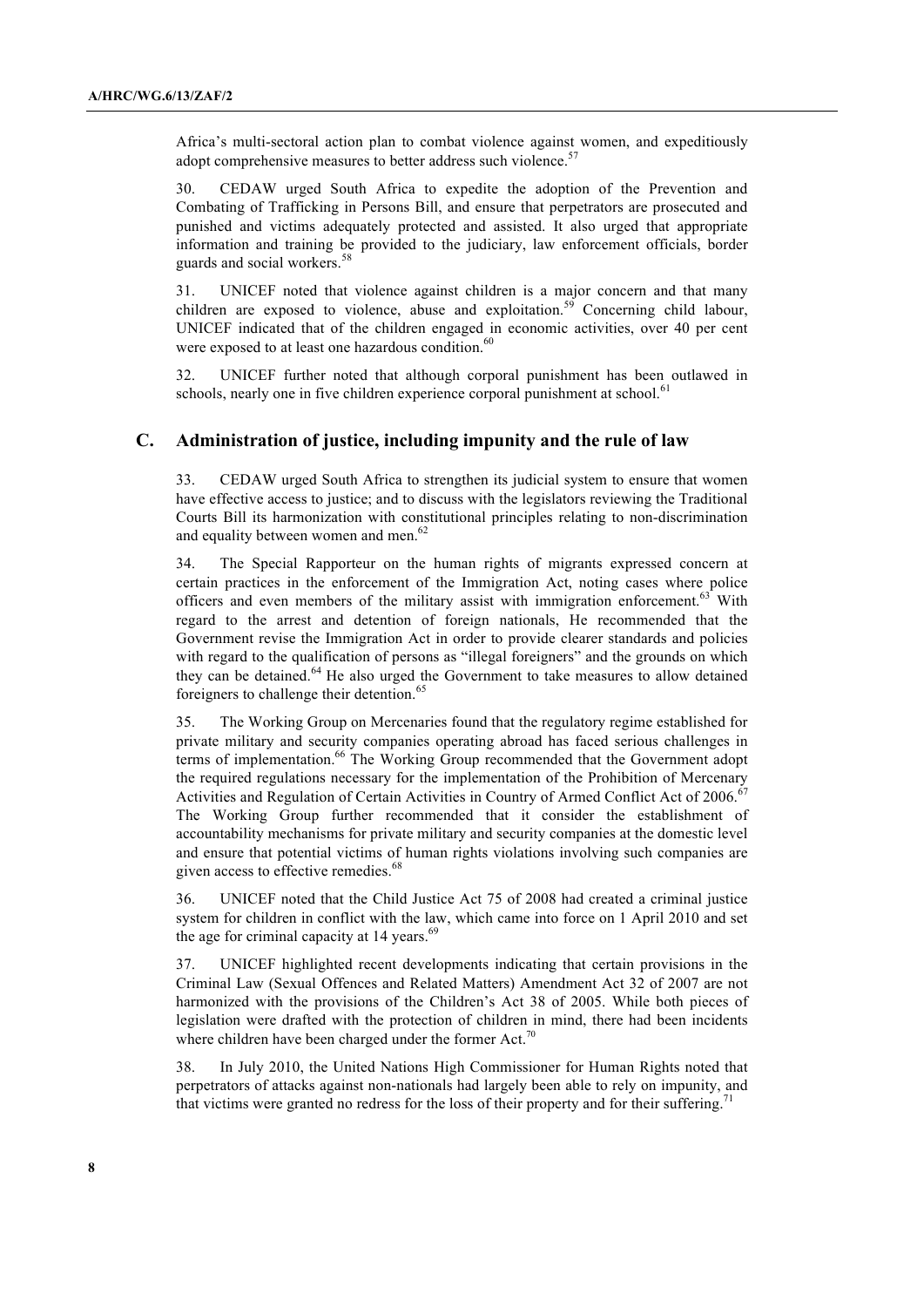## **D. Right to privacy, marriage and family life**

39. UNICEF noted that in South Africa only one in three children lives with both biological parents. The AIDS epidemic in South Africa was an important driver of the growing number of orphans, with 1.9 million children having lost one or both parents due to AIDS from 2000 to 2009. In 2009/2010 nearly 90,000 children had been declared to be in need of care by children's courts, and close to 500,000 children were living with foster parents and benefitted from a foster child grant in January  $2011$ .<sup>72</sup>

### **E. Freedom of movement**

N/A

## **F. Freedom of religion or belief, expression, association and peaceful assembly, and right to participate in public and political life**

40. UNESCO noted a considerable degree of freedom of expression and investigative reporting in South Africa, but recommended that freedom of expression and access to public domain information be further strengthened, particularly at the community level and within some government departments.<sup>73</sup> It took note of a proposal by the African National Congress to make leaking classified government information an offence punishable by up to 25 years in jail. It noted that the Protection of Information Bill, which was currently before Parliament, had the potential to undermine the right to access information and freedom of expression under the pretext of national security or national interest.<sup>74</sup>

## **G. Right to work and to just and favourable conditions of work**

41. The ILO Committee of Experts on the Application of Conventions and Recommendations noted reports of acts of violence and arrests of workers, including trade union leaders, during the course of demonstrations and strikes, as well as the dismissal of striking workers in 2009. The Committee also noted information provided by the Government according to which the massive dismissals had been related to restructuring operations.75

42. The ILO Committee of Experts asked the Government to consider amending the Employment Equity Act so as to provide expressly for equal remuneration for men and women for work of equal value.<sup>76</sup>

## **H. Right to social security and to an adequate standard of living**

43. A 2011 report of the Economic Commission for Africa noted that South Africa has the most extensive social protection system on the continent, focusing on the State Old Age Pension (SOAP), disability grant, child support grant, foster child grant, care dependency grant, war veteran's grant and a grant-in-aid. These grants cover about one third of the population.<sup>77</sup>

44. UNICEF noted that the social security system aims to reach poor and vulnerable children. Children's access to social grants had much expanded, with over 10 million children receiving a Child Support Grant in 2011. Yet, 65 per cent of children lived in poverty, $78$  and one in three children had experienced hunger or was at risk of hunger.<sup>79</sup>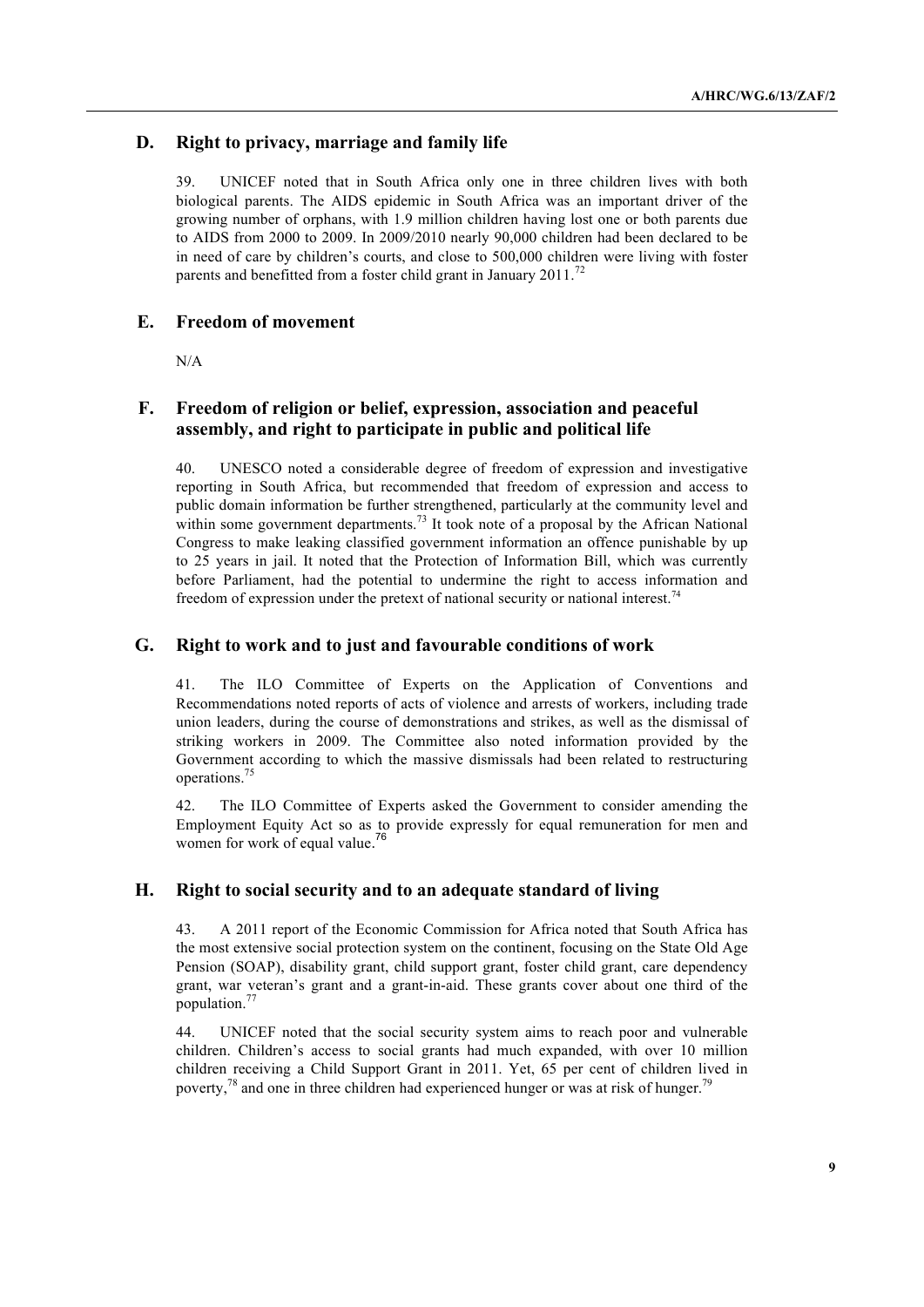45. CEDAW expressed concern at the disadvantaged position of women in rural and remote areas and called on South Africa to take measures to strengthen the participation of women in designing and implementing local development plans.<sup>80</sup>

46. The Special Rapporteur on the right to food commended South Africa for its efforts at building an adequate institutional and policy framework to move towards the full realization of the right to adequate food, but recommended that it strengthen existing strategies and policies by adopting a rights-based approach, and accelerate the creation of comprehensive rural development policies, including agricultural policies, which would progressively improve the right to food of vulnerable groups.<sup>81</sup>

#### **I. Right to health**

47. UNICEF noted that South Africa was not yet on track for meeting the health targets of the 2015 Millennium Development Goals. Under-5 mortality was at the same level as it had been in 1990, with 62 deaths per 1,000 live births.<sup>82</sup> The high toll of maternal and child deaths was mainly due to HIV and AIDS and poor implementation of existing packages of care.<sup>83</sup>

48. CEDAW noted with deep concern that South Africa continued to face a serious HIV/AIDS epidemic, and that women and girls were disproportionately affected. It was also concerned about the prevalence of HIV-related stigma, which places women living with HIV at risk of being subjected to violence and discrimination.<sup>84</sup> It called on South Africa to ensure the implementation of the Maternal Child and Women's Health Strategy (2009-2014); and to take sustained measures to address the impact of HIV/AIDS on women and girls.<sup>85</sup>

49. Regarding access to health services, the Special Rapporteur on the human rights of migrants recommended that the Government comply with the existing national framework, regardless of a person's legal status in the country.<sup>86</sup>

### **J. Right to education**

50. UNICEF noted that about 662,000 children were out of primary and secondary school and that repetition rates were high. $87$  It observed that violence in schools was a barrier to quality education.<sup>88</sup>

51. CEDAW was concerned at high school dropout rates due to pregnancy, the high number of girls who suffer sexual abuse and harassment in schools by both teachers and classmates, or who suffer sexual violence while on their way to or from school. It was particularly concerned at reports indicating that prostitution, exploitative sex and rape are perpetrated in connection with a child's access to education.<sup>89</sup>

52. CEDAW called on South Africa to closely monitor the implementation of the Safe Schools Programme; and widely disseminate the Guidelines for the Prevention and Management of Sexual Violence and Harassment in Public Schools.<sup>90</sup>

53. UNESCO noted that the Whole School Development (WSD) programme aimed to encourage schools to implement the educational strategies as part of a holistic approach to establishing a culture of human rights and values.<sup>91</sup>

## **K. Cultural rights**

N/A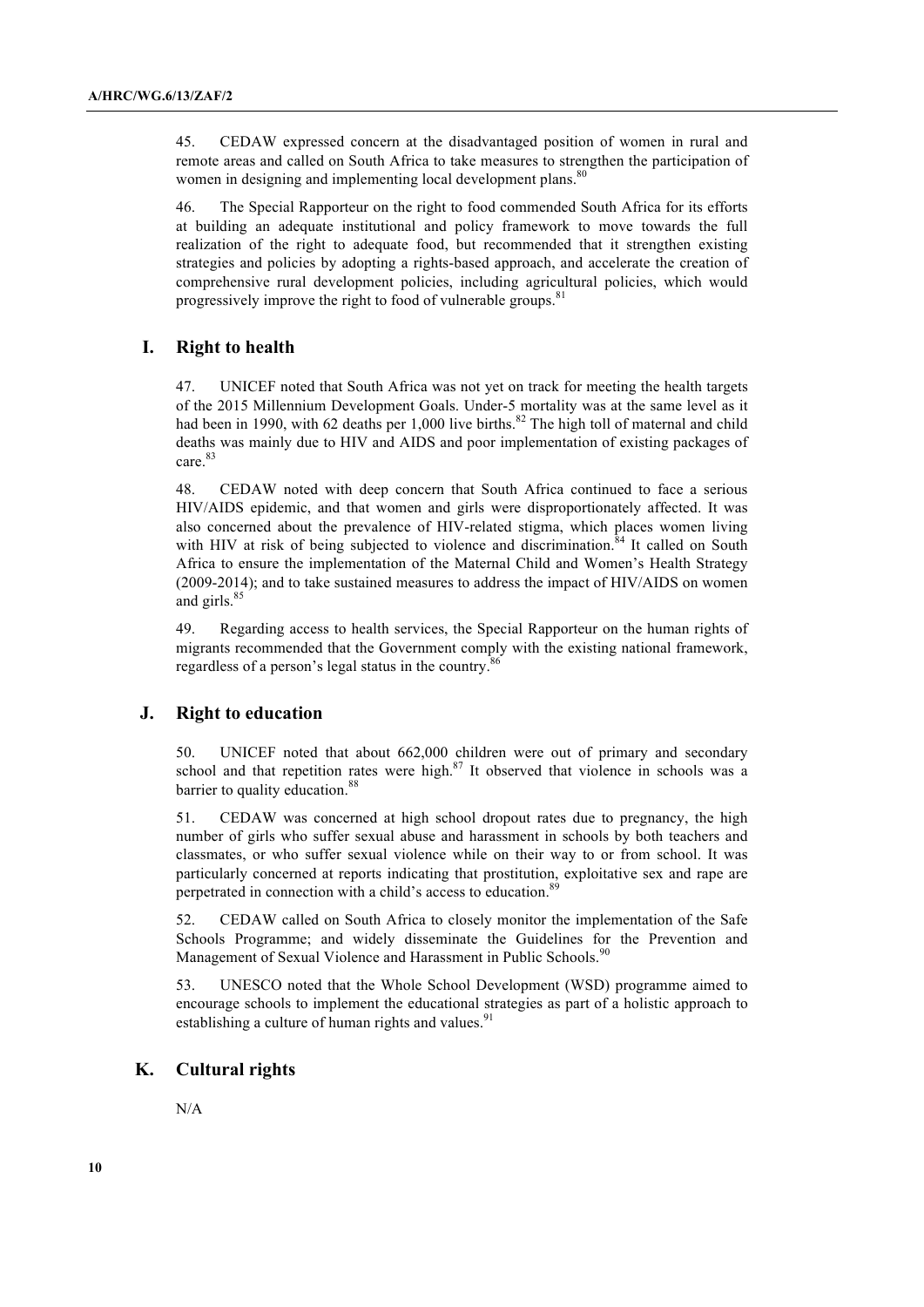## **L. Persons with disabilities**

54. UNICEF noted that disability was a serious barrier to accessing basic education.<sup>92</sup> While there was an effort to ensure that children with disabilities were enrolled in school and received a quality education, the practical application of this policy proved difficult due to a lack of trained teachers. School infrastructure also provided a significant barrier to school participation for students with physical disabilities.

#### **M. Minorities and indigenous peoples**

N/A

#### **N. Migrants, refugees and asylum-seekers**

55. In connection with his mission to South Africa in January 2011, the Special Rapporteur on the human rights of migrants noted weaknesses in the legal framework as well as the absence of monitoring and oversight over the application of existing procedures with regard to immigration, including detention. Detention remained the primary tool of immigration enforcement. He found the practice of outsourcing the management of the Lindela Immigration Detention Centre to a private corporation unusual. He recommended that South Africa proceed with the adoption and implementation of a comprehensive immigration policy, guided by international human rights law and standards.<sup>94</sup>

56. The Special Rapporteur noted that migrants often find it difficult to have access to adequate health-care services. The difficult material conditions in which migrants were generally forced to live, including overcrowding, poor nutrition, insufficient ventilation, lack of sanitation and little access to clean water, demand that adequate access to healthcare services be ensured.<sup>95</sup> He further expressed concern about the lack of accurate information on the number and situation of unaccompanied migrant children in South Africa.<sup>96</sup>

57. UNHCR noted that xenophobia in South Africa undermined the local integration of refugees.<sup>97</sup>

58. In July 2010, the United Nations High Commissioner for Human Rights noted as a welcome development the creation of a High Level Inter- Ministerial Committee on xenophobic violence against non-nationals. The South African Police Services were working with the United Nations to tackle the root causes of anti-migration sentiments and establish appropriate mechanisms to combat violence. However, further measures were needed, including the enactment of laws that specifically target xenophobia and hate crimes. Furthermore, South Africa should ensure that the conditions of temporary detention of non-nationals are improved and that detention is used only as a last resort.<sup>98</sup>

#### **O. Internally displaced persons**

N/A

#### **P. Right to development and environmental issues**

N/A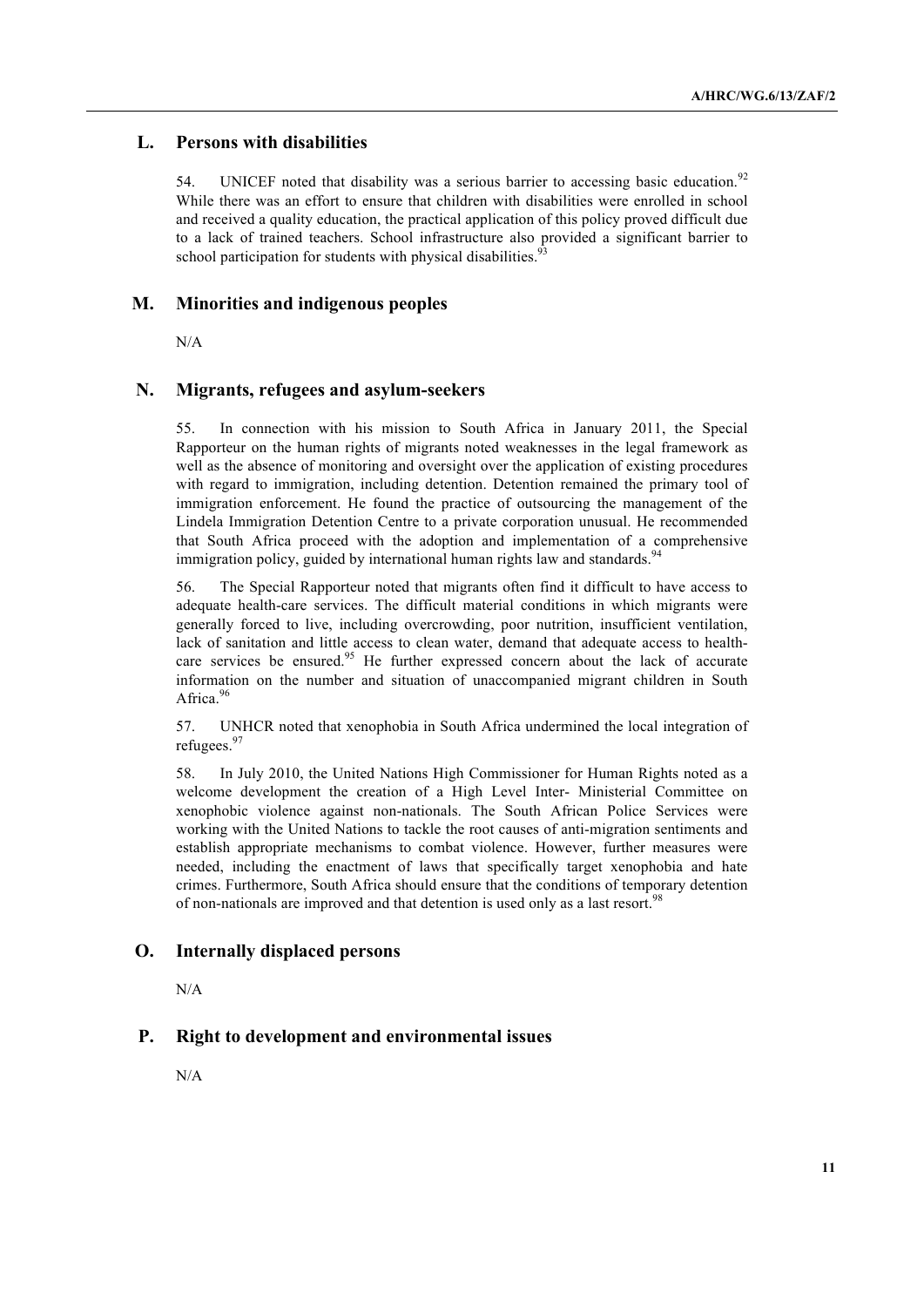#### **Q. Human rights and counter-terrorism**

N/A

## **R. Situation in, or in relation to, specific regions or territories**

N/A

#### *Notes*

|              | Unless indicated otherwise, the status of ratifications of instruments listed in the table may be found   |
|--------------|-----------------------------------------------------------------------------------------------------------|
|              | in Multilateral Treaties Deposited with the Secretary-General: Status as atl April 2009                   |
|              | (ST/LEG/SER.E/26), supplemented by the official website of the United Nations Treaty Collection           |
|              | database, Office of Legal Affairs of the United Nations Secretariat, http://treaties.un.org/. Please also |
|              | refer to the United Nations compilation from the previous cycle $(A/HRC/WG.6/1/ZAF/2)$ .                  |
|              | <sup>2</sup> The following abbreviations have been used for this document:                                |
| <b>ICERD</b> | International Convention on the Elimination of All Forms of Racial                                        |
|              | Discrimination                                                                                            |

|                   | Discrimination                                                       |
|-------------------|----------------------------------------------------------------------|
| <b>ICESCR</b>     | International Covenant on Economic, Social and Cultural Rights       |
| <b>OP-ICESCR</b>  | Optional Protocol to ICESCR                                          |
| <b>ICCPR</b>      | International Covenant on Civil and Political Rights                 |
| <b>ICCPR-OP 1</b> | Optional Protocol to ICCPR                                           |
| <b>ICCPR-OP2</b>  | Second Optional Protocol to ICCPR, aiming at the abolition of the    |
|                   | death penalty                                                        |
| <b>CEDAW</b>      | Convention on the Elimination of All Forms of Discrimination against |
|                   | Women                                                                |
| <b>OP-CEDAW</b>   | Optional Protocol to CEDAW                                           |
| <b>CAT</b>        | Convention against Torture and Other Cruel, Inhuman or Degrading     |
|                   | <b>Treatment or Punishment</b>                                       |
| OP-CAT            | Optional Protocol to CAT                                             |
| <b>CRC</b>        | Convention on the Rights of the Child                                |
| OP-CRC-AC         | Optional Protocol to CRC on the involvement of children in armed     |
|                   | conflict                                                             |
| OP-CRC-SC         | Optional Protocol to CRC on the sale of children, child prostitution |
|                   | and child pornography                                                |
| OPIC              | Optional Protocol to CRC on complaints procedure                     |
| <b>ICRMW</b>      | International Convention on the Protection of the Rights of All      |
|                   | Migrant Workers and Members of Their Families                        |
| <b>CRPD</b>       | Convention on the Rights of Persons with Disabilities                |
| <b>OP-CRPD</b>    | Optional Protocol to CRPD                                            |
| <b>CED</b>        | International Convention for the Protection of All Persons from      |
|                   | <b>Enforced Disappearance</b>                                        |

- <sup>3</sup> In the previous compilation a table contained information on the recognition of specific competences of treaty bodies, namely, Individual complaints: ICERD, art. 14, CAT, art. 22, ICRMW, art. 77, and CED, art. 31; Inquiry procedure: OP-CEDAW, arts. 8 and 9; CAT, art. 20; OP-CRPD, arts. 6 and 7; Inter-State complaints: ICCPR, art. 41, ICRMW, art. 76, and CED, art. 32.
- He Complaints. Let  $\alpha$ , are  $\alpha$ , externed and  $\alpha$ , and  $\alpha$ , and  $\alpha$ , and  $\alpha$ . in the Field (First Convention); Geneva Convention for the Amelioration of the Condition of Wounded, Sick and Shipwrecked Members of Armed Forces at Sea (Second Convention); Geneva Convention relative to the Treatment of Prisoners of War (Third Convention); Geneva Convention relative to the Protection of Civilian Persons in Time of War (Fourth Convention); Protocol Additional to the Geneva Conventions of 12 August 1949, and relating to the Protection of Victims of International Armed Conflicts (Protocol I); and Protocol Additional to the Geneva Conventions of 12 August 1949, and relating to the Protection of Victims of Non-International Armed Conflicts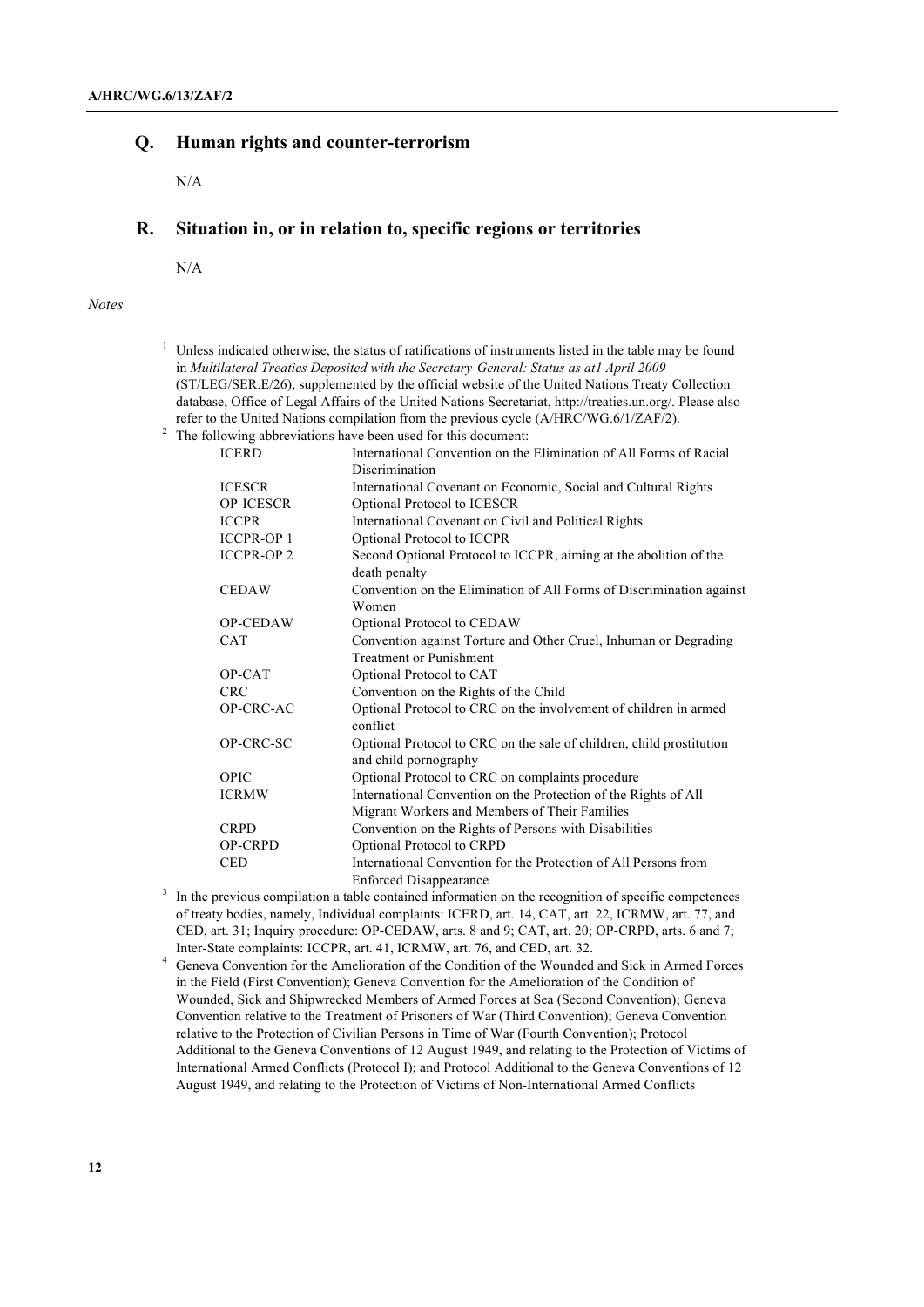(Protocol II). For the official status of ratifications, see Federal Department of Foreign Affairs of Switzerland, at www.eda.admin.ch/eda/fr/home/topics/intla/intrea/chdep/warvic.html.

- <sup>5</sup> International Labour Organization Convention No. 29 concerning Forced or Compulsory Labour; Convention No. 105 concerning the Abolition of Forced Labour; Convention No. 87 concerning Freedom of Association and Protection of the Right to Organise; Convention No. 98 concerning the Application of the Principles of the Right to Organise and to Bargain Collectively; Convention No. 100 concerning Equal Remuneration for Men and Women Workers for Work of Equal Value; Convention No. 111 concerning Discrimination in Respect of Employment and Occupation; Convention No. 138 concerning Minimum Age for Admission to Employment; Convention No. 182 concerning the Prohibition and Immediate Action for the Elimination of the Worst Forms of Child Labour.
- <sup>6</sup> Protocol to Prevent, Suppress and Punish Trafficking in Persons, Especially Women and Children, supplementing the United Nations Convention against Transnational Organized Crime.<br>1951 Convention relating to the Status of Refugees and its 1967 Protocol.
- 
- <sup>7</sup> 1951 Convention relating to the Status of Refugees and its 1967 Protocol.<br><sup>8</sup> Protocol Additional to the Geneva Conventions of 12 August 1949, and relating to the Adoption of an
- <sup>9</sup> Concluding observations of the Committee on the Elimination of Discrimination against Women (CEDAW/C/ZAF/CO/4), para. 47.
- <sup>10</sup> UNICEF submission to the UPR on South Africa, 2010, para.4.
- <sup>11</sup> A/HRC/19/59/Add.3, para. 60.
- <sup>12</sup> UNESCO submission to the UPR on South Africa, 2011, para. 18(b).
- <sup>13</sup> Ibid., para. 23.
- <sup>14</sup> UNICEF submission to the UPR on South Africa, 2010, para.6.
- <sup>15</sup> CEDAW/C/ZAF/CO/4, paras. 14 and 15.
- <sup>16</sup> According to article 5 of the rules of procedure for the ICC Sub-Committee on Accreditation, the different classifications for accreditation used by the Sub-Committee are: A: Voting Member (Fully in compliance with each of the Paris Principles), B: Non-Voting Member (Not fully in compliance with each of the Paris Principles or insufficient information provided to make a determination); C: No Status (Not in compliance with the Paris Principles).
- <sup>17</sup> For the list of national human rights institutions with accreditation status granted by the International Coordination Committee of National Institutions for the Promotion and Protection of Human Rights (ICC), see A/HRC/16/77, annex.
- <sup>18</sup> UNICEF submission to the UPR on South Africa, 2010, para.13.
- <sup>19</sup> Ibid., para. 12.
- <sup>20</sup> CEDAW/C/ZAF/CO/4, para. 6.
- <sup>21</sup> Ibid., para. 18.
- $22$  Ibid., para. 6.
- <sup>23</sup> UNICEF submission to the UPR on South Africa, 2010, paragraph 16.
- <sup>24</sup> Ibid., para. 58.
- $25$  Ibid., para. 15.
- <sup>26</sup> The following abbreviations have been used for this document:

| <b>CERD</b>              | Committee on the Elimination of Racial Discrimination        |
|--------------------------|--------------------------------------------------------------|
| HR Committee             | Human Rights Committee                                       |
| <b>CEDAW</b>             | Committee on the Elimination of Discrimination against Women |
| <b>CAT</b>               | Committee against Torture                                    |
| <b>CRC</b>               | Committee on the Rights of the Child                         |
| <b>CRPD</b>              | Committee on the Rights of Persons with Disabilities         |
| (0.1100)(0.11010)(0.000) |                                                              |

- <sup>27</sup> CCPR/C/100/D/1818/2008.
- <sup>28</sup> Report of the Human Rights Committee, *Official Records of the General Assembly, Sixty-sixth session, Supplement No. 40* (A/66/40) (Vol. II, Part Two).
- <sup>29</sup> UNICEF submission to the UPR on South Africa, 2010, para.18.
- <sup>30</sup> Letter from the Chairperson of CERD to Permanent Mission of South Africa, 11 March 2011, reference GH/cbr.
- <sup>31</sup> Abbreviations used follow those contained in the communications report of special procedures (A/HRC/18/51 and Corr.1).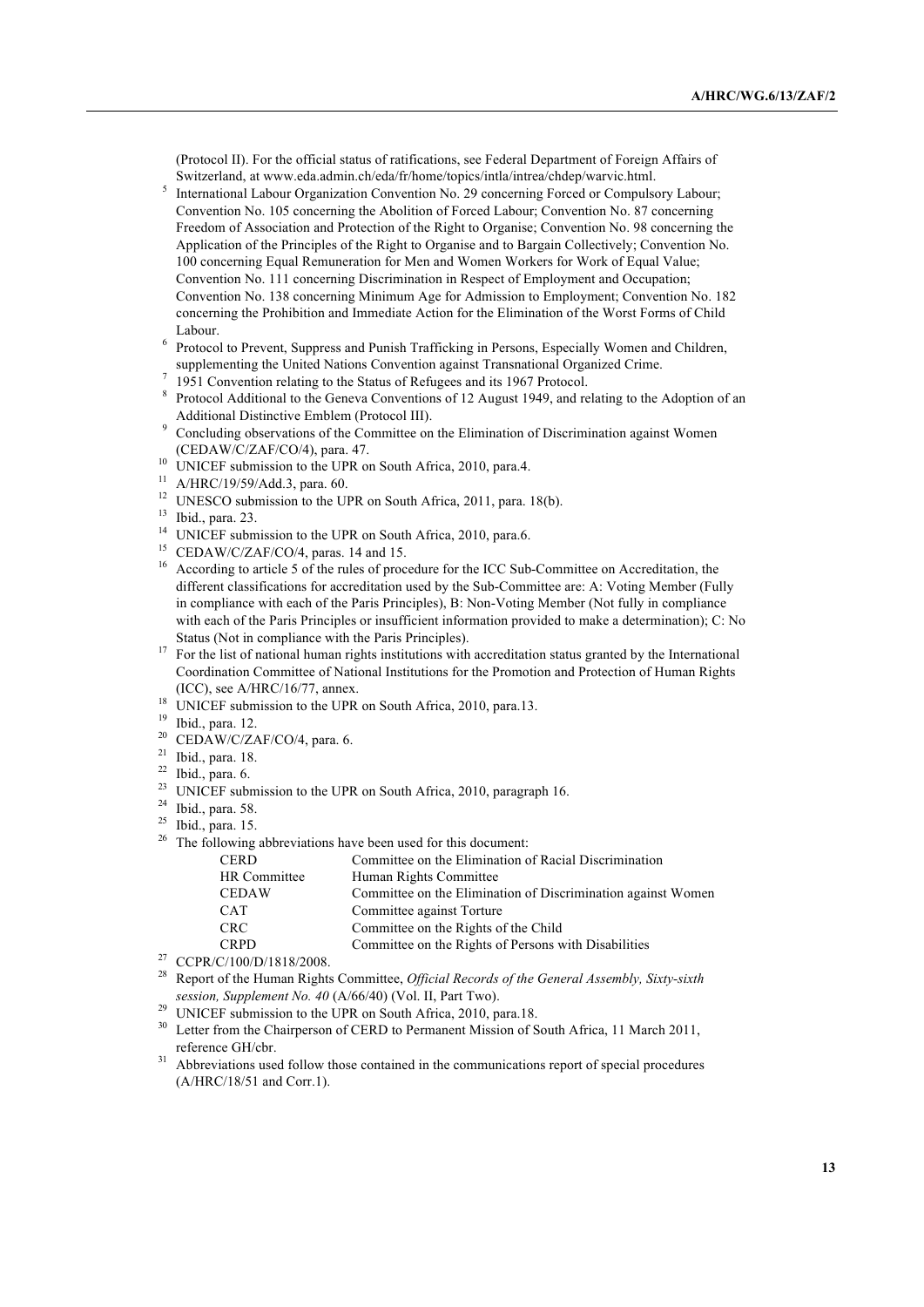- <sup>32</sup> OHCHR web, 2012, available at
- http://www.ohchr.org/EN/Countries/AfricaRegion/Pages/SouthernAfricaSummary10.aspx <sup>33</sup> High Commissioner for Human Rights, opinion piece, 9 July 2010, available at
- http://www.ohchr.org/en/NewsEvents/Pages/DisplayNews.aspx?NewsID=10199&LangID=E.  $34$  OHCHR web, 2012, available at
- http://www.ohchr.org/EN/Countries/AfricaRegion/Pages/SouthernAfricaSummary10.aspx
- <sup>35</sup> OHCHR 2008 report, Activities and Results, pp. 158, 174, 179 and 204; OHCHR 2009 report, Activities and Results, pp. 177, 190, 195 and 214 and OHCHR 2010 report, Activities and Results, p. 280. 36 CEDAW/C/ZAF/CO/4, 5 para. 5.
- 
- <sup>37</sup> Ibid., paras 7 and 8.
- <sup>38</sup> Ibid., para. 29.
- <sup>39</sup> Ibid., para. 20.
- <sup>40</sup> Ibid, para. 21(a).
- <sup>41</sup> Ibid., para.. 33..
- $42$  Ibid., paras. 22 and 23.
- $43$  Ibid., paras. 39 and 40.
- $44$  Ibid., paras. 41 and 42.
- <sup>45</sup> UNHCR submission to the UPR on South Africa, 2010, p.4; concluding observations of the Committee on the Elimination of Racial Discrimination (CERD/C/ZAF/CO/3), para. 27.
- <sup>46</sup> Letter from the Chairperson of CERD to the Permanent Mission of South Africa, 11 March 2011, reference GH/cbr.
- <sup>47</sup> South African Human Rights Commission and UNICEF, 2011, South Africa's Children: A review of equity and child rights, UNICEF- Pretoria.
- <sup>48</sup> UNICEF submission to the UPR, 2010, para.51.
- <sup>49</sup> A/HRC/17/33/Add.4, para, 69. 50 Ibid., para. 70.
- 
- <sup>51</sup> High Commissioner for Human Rights, opinion piece, 20 June 2011, available at http://www.ohchr.org/en/NewsEvents/Pages/DisplayNews.aspx?NewsID=11229&LangID=E.
- <sup>52</sup> OHCHR press release, 7 October 2008, available at http://www.ohchr.org/en/NewsEvents/Pages/DisplayNews.aspx?NewsID=8513&LangID=E.
- <sup>53</sup> UNHCR submission to the UPR on South Africa; 2010, p. 3.
- <sup>54</sup> Letter from the Chairperson of CERD to the Permanent Mission of South Africa, 11 March 2011, reference GH/cbr.
- <sup>55</sup> High Commissioner for Human Rights, opinion piece, 20 June 2011, available at http://www.ohchr.org/en/NewsEvents/Pages/DisplayNews.aspx?NewsID=11229&LangID=E.
- <sup>56</sup> CEDAW/C/ZAF/CO/4, para. 24.
- <sup>57</sup> Ibid., para. 25.
- <sup>58</sup> Ibid., para. 28 (a) and (b).
- <sup>59</sup> UNICEF submission to the UPR on South Africa, 2010, paras. 26 and 59.
- <sup>60</sup> Ibid., para. 38.
- <sup>61</sup> Ibid., para. 27. See also Statistics South Africa (2010); General Household Survey 2009.
- <sup>62</sup> CEDAW/C/ZAF/CO/4, para. 17 (a) and (b).<br><sup>63</sup> A/HDC/17/22/Add 4, name 54
- <sup>63</sup> A/HRC/17/33/Add.4, para 54
- <sup>64</sup> Ibid., para 79.
- $^{65}$  Ibid., para 80.
- $^{66}$  A/HRC/18/32/Add.3, para 64.
- Ibid., para  $69(d)$  and (e).
- $68$  Ibid., para 69 (g) and (h)
- $^{69}$  UNICEF submission to the UPR on South Africa, 2010, para.29.<br><sup>70</sup> Ibid. para. 8
- Ibid., para. 8.
- <sup>71</sup> High Commissioner for Human Rights, opinion piece, 9 July 2010, available at http://www.ohchr.org/en/NewsEvents/Pages/DisplayNews.aspx?NewsID=10199&LangID=E.
- <sup>72</sup> UNICEF submission to the UPR on South Africa, 2010, paras. 32 and 33.
- <sup>73</sup> UNESCO submission to the UPR on South Africa, 2011, paras. 20 and 25(a).
- <sup>74</sup> Ibid., paras. 20 and 21.